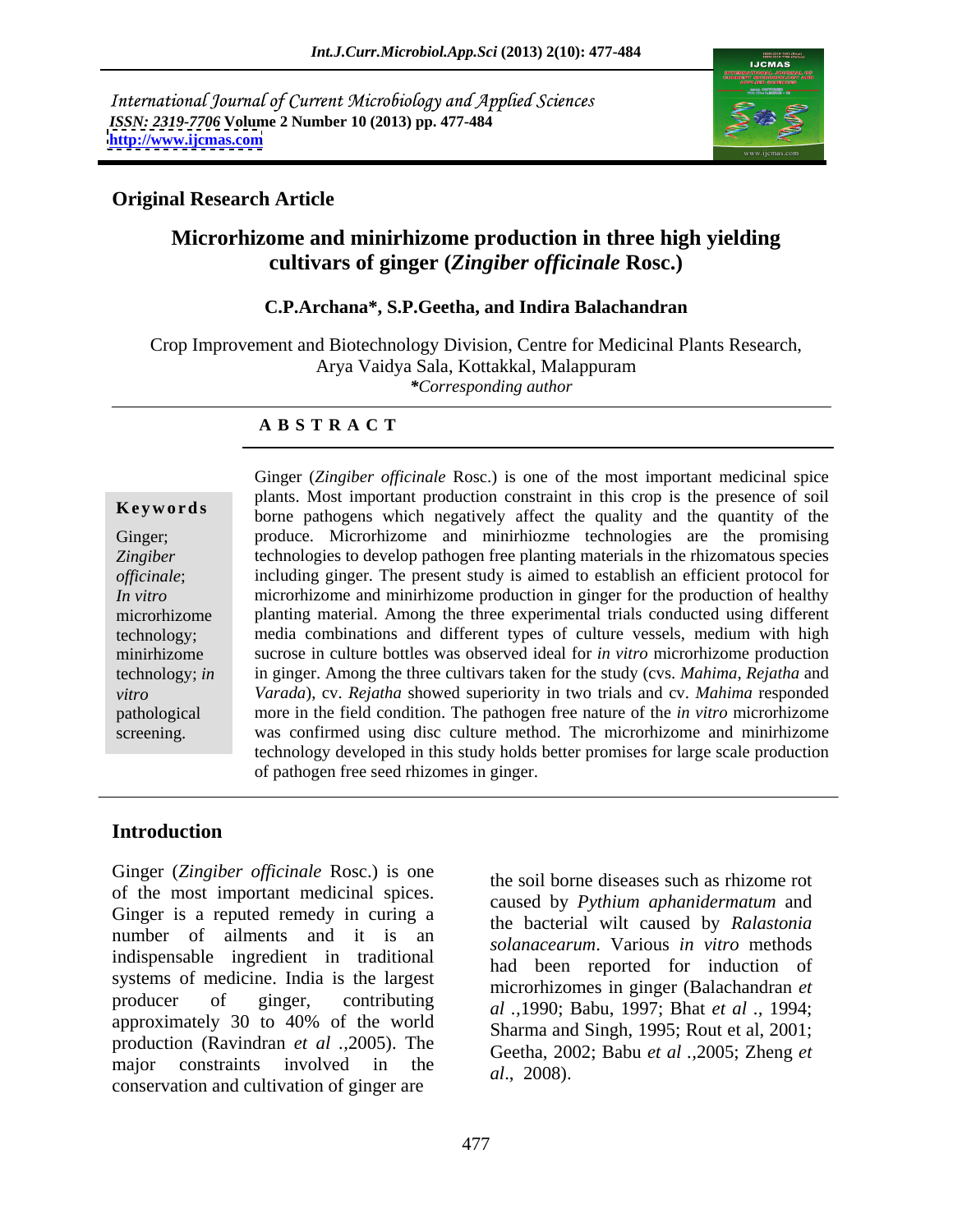The present paper reports an efficient vessels such as culture tubes method for enhanced microrhizome (200mmx50mm), 500ml Erlenmeyer sucrose), best culture vessels (among culture tubes, Erlenmeyer culture flasks

Three varieties of ginger (*Mahima*, *Rejatha* and *Varada*) released from Indian Institute of Spices Research, Calicut were used for the study. *In vitro* cultures of ginger were established and multiplied in  $\mu$  to a maximum of three months.<br>MS medium with  $2 \text{mol}^{-1}$  BA 0.5 mol<sup>-1</sup> Bulging of basal portion of pseudostem MS medium with  $2mgl^{-1}$  BA,  $0.5mgl^{-1}$ NAA, 25mgl<sup>-1</sup> Adenine sulphate along with  $30g1^{-1}$  sucrose and  $8g1^{-1}$  agar. Prior to the microrhizome induction experiments, the cultures were allowed to grow in growth regulator free MS medium for two weeks to minimize carryover effect of growth regulators in the multiplication medium into the experimental phase. These cultures served as the source of explants and single shoots were isolated from these multiplied cultures. Four experiments were conducted towards cultures of ginger. Different media components, different types of culture vessels, stress hormones and supporting materials were used separately or in certain combinations. MS (Murashige and Skoog, 1962) basal medium with  $8gl<sup>-1</sup>$  agar

In the initial trial, effect of varying observation on presence / absence of concentrations of sucrose (30 80 90 and disease symptoms was recorded concentrations of sucrose (30, 80, 90 and 100gl<sup>-1</sup>) was studied. Effect of culture throughout the growing season. The

production using best media in terms of flasks (CF) and 350ml culture bottles (CB) concentrations of sucrose (among which containing MS medium with  $90gl^{-1}$ containing 30 or 80 or 90 or  $100g/1$  sucrose and 8gl<sup>-1</sup> agar was investigated in and culture bottles) and the effect of two culture tubes, culture flasks and culture stress hormones ABA and JA and bottles respectively. In third trial, stress minirhizome production in three elite hormones such as Abscisic acid (ABA) varieties of ginger, namely *Mahima*, and Jasmonic acid (JA) were tried *Rejatha* and *Varada*. separately at various concentrations (0.1, **Materials and Methods study** their effect on microrhizome vessels such as culture tubes (200mmx50mm), 500ml Erlenmeyer agar was investigated in another trial. The quantity of medium used per vessel was 25ml, 100ml and 40ml in 1, 5 and  $10$ mgl<sup>-1</sup>) in MS medium ) in MS medium containing  $90g1^{-1}$  sucrose and  $8g1^{-1}$  agar to agar to induction. In all the trials number of culture unit per vessel was single with ten to fifteen replicates.

sucrose and  $8gl<sup>-1</sup>$  agar. Prior to microrhizome induction and was further All the cultures were observed periodically up to a maximum of three months. Bulging of basal portion of pseudostem was considered as an indication of confirmed by anatomical studies. Number of shoots produced with bulged basal portion was taken as the character for assessing the superiority of the medium. Data on the number of shoots, length of shoots, number of leaves, root formation and microrhizome induction were taken and analyzed statistically.

induction of microrhizomes from shoot the presence or absence of the pathogen in agar Dextrose Agar (PDA) and Plate Count was used in all the trials. Agar (PCA), cultured for 8-10 days for Diagnostic tests were carried out to detect the presence or absence of the pathogen in the seed material used for planting. In the case of microrhizome derived plants, the basal portion of the pseudostem and pieces of minirhizomes and normal rhizome (control) were transferred to Potato pathogen growth on the medium. Visual observation on presence / absence of disease symptoms was recorded throughout the growing season. The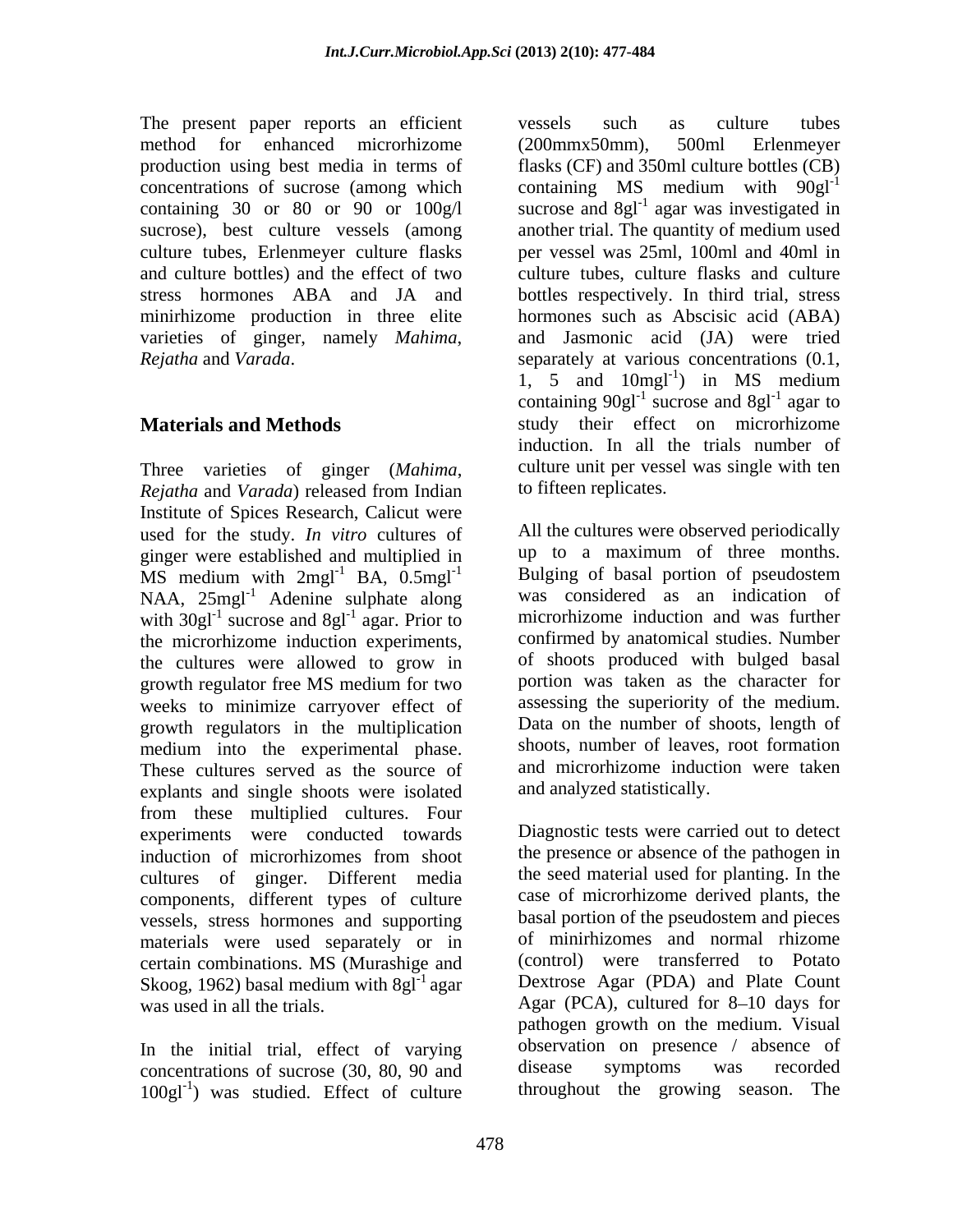Microrhizome induced plants with various of *in vitro* growth, quantitative data maturity classes were planted in nursery collected on microrhizome production beds / polybags for studying the feasibility indicated variety wise and media-wise of mini-rhizome production technology for quality planting material production. The microrhizome induced plants were taken Number of shoots  $(4.35\pm3.04)$ , out from the lab and vessel, separated microrhizome fresh weight (0.58±0.8g) individually; roots were removed and and percentage of establishment planted in beds prepared out of a mixture  $(80.5 \pm 16.05)$  was higher in cv. Rejatha. of solarised soil, sand and farmyard manure in the ratio 2:2:1 or in big medium with 10% sucrose were not of polybags (6"x10") filled with same good quality as it exhibited vitrified nature mixture. Irrigation was done through and decaying of buds. Plants from all other misting once a day. Hoagland's solution media got established successfully in the was sprayed once in a week for initial two soil with 80–100% survival, depending on months. As the plant grows, the beds were raised by adding the same mixture and in<br>the polybags also the mixture was added. the polybags also the mixture was added. While comparing the effect of vessel size Irrigation was stopped when the plants reached four to five months of growth to dry out the aerial portion and for the rhizome to attain maturity. Harvesting is produced in 500ml Erlenmeyer flasks, done after six to seven months. On irrespective of varieties. Culture bottles maturity the minirhizomes were harvested, (350ml) seemed to be the second highest cleaned, washed, cured in a clean dry area for shoot number. In conical flasks, a and used as planting material for field

with  $8gl^{-1}$ Agar with various concentrations of sucrose (80, 90 and  $100g1^{-1}$ ) showed month of culture in all the media tried, except in control  $(30gl<sup>-1</sup>$  sucrose). After three months of culture, medium with either  $80gl^{-1}$  or  $90gl^{-1}$  sucrose showed best response in terms of number of shoots with bulged basal stem portion. Among the three varieties of ginger, cv. *Rejatha*

479

minirhizomes were stored in river sand showed comparatively better response in and the number of rotted and healthy terms of shoot production in both media, rhizomes was recorded after six months of percentage of establishment in the field, storage. microrhizome fresh weight followed by *Mahima* and *Varada*. After three months differences (Table 1; Figure. 1).

> Number of shoots  $(4.35\pm3.04)$ , and percentage of establishment (80.5±16.05) was higher in cv. *Rejatha*. Microrhizomes harvested from the the culture media used.

planting. microrhizome with an average of 15 **Results and Discussion whereas** in culture bottles the average Cultures in MS basal medium solidified ) showed Figure. 1). In this trial more number of induction of microrhizome after one shoots (10.9±5.71) was produced in cv. sucrose). After But the fresh microrhizome weight was three months of culture, medium with higher in cv.  $Rejatha$   $(0.84 \pm 0.31)$ . Though or 90gl<sup>-1</sup> sucrose showed best the difference exists in number of on microhizome induction, it was found that after two to three months of incubation, higher number of shoots was maximum of 19-20 plantlets with microrhizomes per culture was produced, number was 12. In the culture tubes (200mm x 50mm) an average of only 5 microrhizomes was produced ((Table 2, *Mahima* when cultured in culture flasks. higher in cv. *Rejatha* (0.84±0.31). Though microrhizomes in two preferred types of vessels, culture bottles are recommended for large-scale production as it facilitates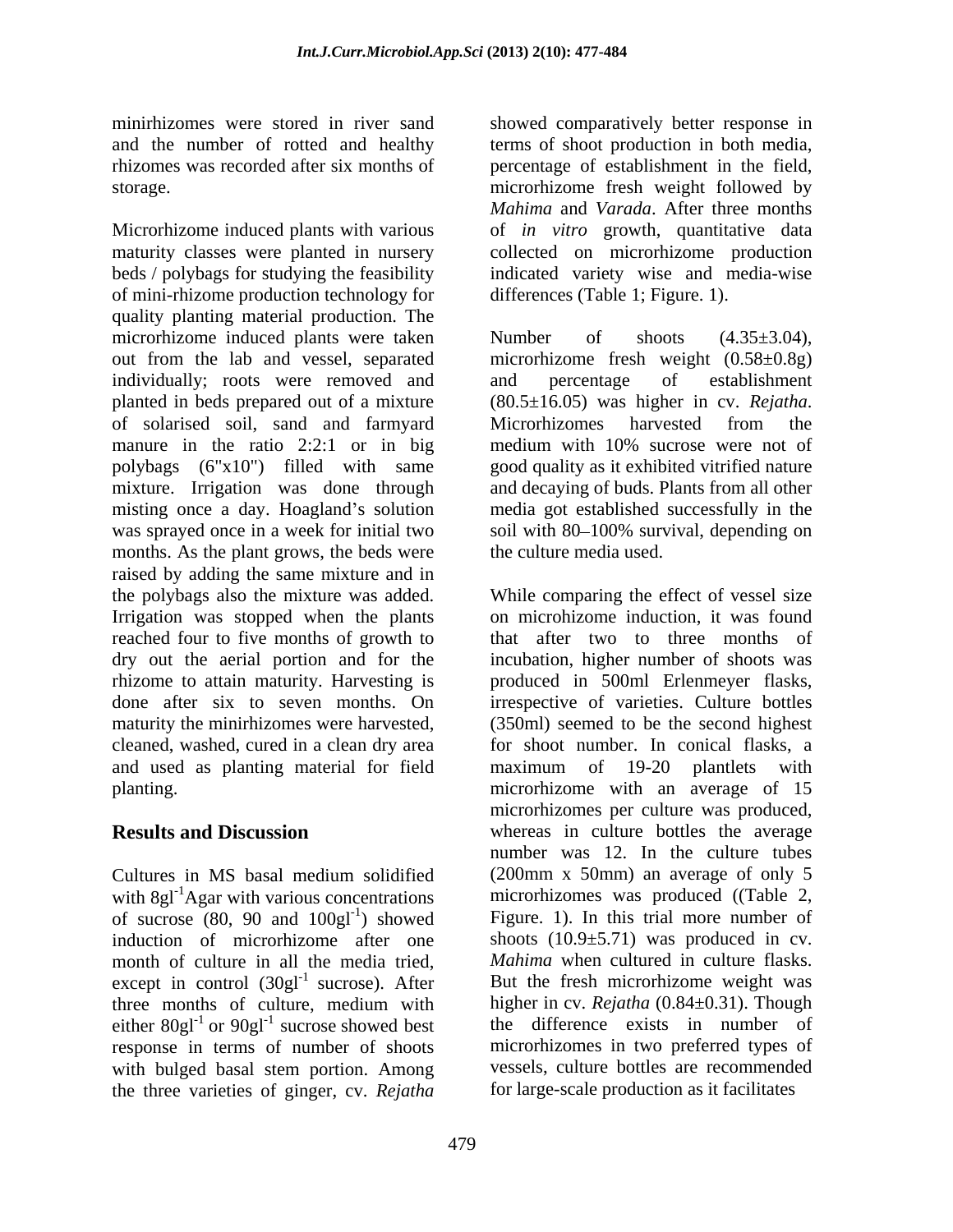| Cultivar Sucrose   Num |      |                 | Number   Length of | Microrhizome                                           | <b>Establishment</b> |
|------------------------|------|-----------------|--------------------|--------------------------------------------------------|----------------------|
|                        |      | of shoots       |                    | shoot (cm)   weight per unit (g)   in the nursery $_1$ |                      |
| Mahima                 | 30   | $2.0 \pm 1.2$   | $8.0 \pm 2.2$      | $0.36 \pm 0.1$                                         | 33%                  |
|                        | - 80 | $4.8 \pm 1.4$   | $3.9 \pm 1.1$      | $1.38 \pm 0.3$                                         | 67%                  |
|                        | 90   | $3.5 \pm 1.5$   | $2.2 \pm 0.5$      | $1.02 \pm 0.1$                                         | 100%                 |
|                        | 100  | $3.4 \pm 1.1$   | $2.0 \pm 0.8$      | $0.10{\scriptstyle \pm0.0}$                            | 73%                  |
|                        |      | $2.3 \pm 1.5$   | $5.5 \pm 1.2$      | $0.21 \pm 0.1$                                         | 83%                  |
|                        | - 80 | $5.8 \pm 3.1$   | $3.5 \pm 1.5$      | $0.15 \pm 0.0$                                         | 61%                  |
| Rejatha                | -90  | $5.3 \pm 2.8$   | $2.7 \pm 1.2$      | $1.83 \pm 0.4$                                         | 100%                 |
|                        | 100  | $4.0 \pm 2.3$   | $2.1 \pm 0.8$      | $0.12{\pm}0.0$                                         | 78%                  |
| Varada                 | 30   | $3.5 \pm 1.8$   | $4.6 \pm 1.4$      | $0.50{\pm}0.02$                                        | 60%                  |
|                        | 80   | $4.2 \pm 1.82$  | $3.3 \pm 1.3$      | $1.29 \pm 0.05$                                        | 100%                 |
|                        | 90   | $3.25 \pm 2.87$ | $2.4 \pm 0.4$      | $0.55 \pm 0.10$                                        | 65%                  |
|                        | 100  | $4.67 \pm 1.15$ | $1.9 \pm 0.5$      | $0.12 \pm 0.03$                                        | 71%                  |

**Table.1** Culture responses of ginger varieties after 3 months of *in vitro* growth in medium with varying concentration of sucrose\*

\* MS basal medium solidified with 8gl<sup>-1</sup> agar in 200mmx50mm culture tubes

**Table.2** Effect of different culture vessels on *in vitro* microrhizome induction in shoot cultures of three cultivar varieties of ginger\*

| Variety   Vessel |                | Number of       | Length of       | Average fresh weight |
|------------------|----------------|-----------------|-----------------|----------------------|
|                  | type           | shoots          | shoots $(cm)$   | of microrhizomes     |
|                  | $\Gamma$<br>◡  | $5.0 \pm 1.1$   | $3.4 \pm 0.9$   | $0.44 \pm 0.2$       |
| $Mahima -$       | <b>CF</b>      | $15.3 \pm 3.9$  | $7.9 \pm 1.3$   | $0.8 + 0.1$          |
|                  | CB             | $12.1 \pm 3.0$  | $6.1 \pm 1.1$   | $0.6 + 0$            |
|                  | Mean           | $10.9 \pm 5.71$ | $5.8 \pm 2.36$  | $0.62 \pm 0.24$      |
|                  | $\Gamma$<br>◡▴ | $5.4 \pm 1.3$   | $4.2 \pm 1.0$   | $0.5 \pm 0.2$        |
| Rejatha          | <b>CF</b>      | $12.0 \pm 2.7$  | $8.6 \pm 1.0$   | $1.05 \pm 0.1$       |
|                  | CB             | $9.3 \pm 2.2$   | $6.6 \pm 1.1$   | $0.98 \pm 0.1$       |
|                  | Mean           | $8.9 \pm 3.79$  | $6.47 \pm 2.27$ | $0.84 \pm 0.31$      |
|                  | <b>CT</b>      | $6.2 \pm 1.5$   | $3.8 \pm 0.9$   | $0.2 \pm 0.2$        |
| Varada           | <b>CF</b>      | $10.4 \pm 2.9$  | $6.7 \pm 1.1$   | $1.0 + 0$            |
|                  | CB             | $9.0 \pm 2.0$   | $6.0 \pm 1.6$   | $0.8 + 0.0$          |
|                  | Mean           | $8.53 \pm 3.09$ | $5.5 \pm 1.91$  | $0.67 \pm 0.39$      |

 $*$ In MS basal medium with  $90g1^{-1}$  sucrose and  $8g1^{-1}$  agar sucrose and  $8gl^{-1}$  agar agar  $CT -$ Culture tubes,  $CF - 500$ ml Erlenmeyer conical flasks,  $B - 350$ ml culture bottles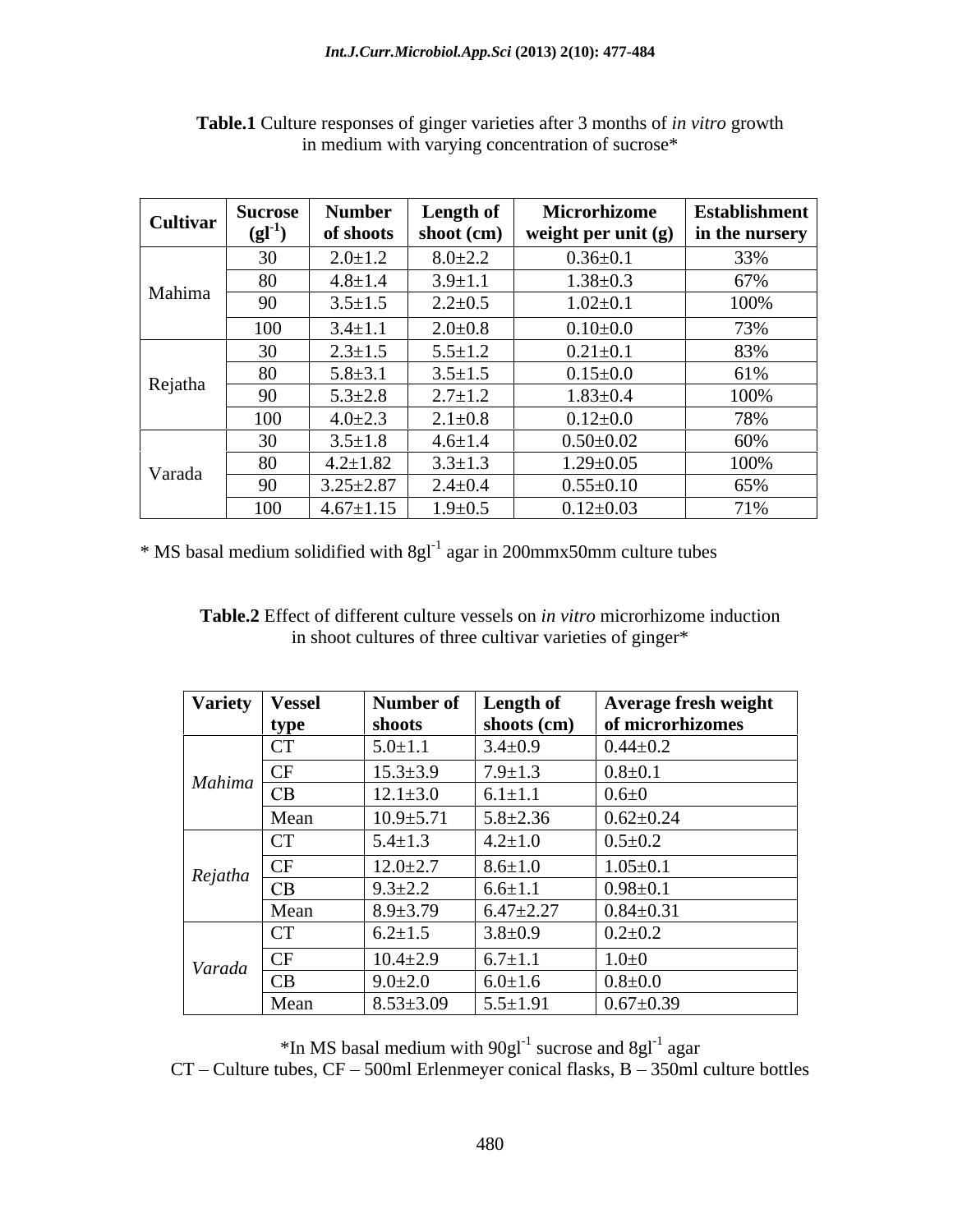easy handling during harvesting when compared to culture flasks in which (Gopal *et al .,*in 2004; George, 1993; harvesting after 4 months was found Sarkar *et al .,*in 2006; Pruski *et al .,*in difficult due to the size of microrhizomes 2002), JA or ABA containing media and the narrow neck. Microrhizome induced microrhizome in ginger, but production in 350ml culture bottles is most addition of any of these plant hormones ideal in terms of quantity of media (40ml) did not help in enhancing the used per vessel. In 500ml flaks the culture medium used was 100ml, whereas in the bottles it was less than half the volume i.e., 40ml. When comparing these factors with the rate of microrhizome production the subjected to *in vitro* pathological screening bottles are more economical. Effect of the using Potato Dextrose Agar (PDA) and vessel volume on growth induction was Plate Count Agar (PCA) media to check

Various media with ABA and JA showed difference in responses with respect to variety used (Table 3; Figure 1), but no significantly superior response than Direct planting of microrhizomes in the control medium was observed. Highest field was successful, but the mortality was shoot induction response in *cv. Varada* high (more than 60%), if utmost care is not was noticed in both  $ABA(8.5\pm2.1)$  and JA taken upto the establishment stage and  $(10\pm1.0)$  at 5.0mgl<sup>-1</sup>. Ginger *cv. Rejatha* forward. Even slight drying up will was a poor performer i.e., it was second adversely affect germination of best in control medium. After four months microrhizome induced plants. of incubation cultures showed yellowing. Microrhizome induced plants, possessing Two to three months old plantlets of all microrhizomes with fresh weight ranging the cultivars from all the media showed from 0.1 to 1.5g at the basal portion (0.1g high rate of establishment (98-100%) in for smaller plants and 1.5g for larger the nursery. This study indicated that plants), showed 90–100% establishment addition of either ABA or JA did not help on planting out in the nursery. Within one addition of either ABA or JA did not help on planting out in the nursery. Within one in increasing the microrhizome induction week the rhizome buds emerged out and than the control, but the plantlets from developed to shoots. An average of 4-5 ABA and JA containing media were tillers was produced within one month and sturdier and they exhibited faster the number of tillers increased with establishment than control. Compared to maturity. Average number of tillers/ the three cultivars, *Rejatha* produced more clump, plant height and rhizome yield number of shoots (6.47 $\pm$ 5.71) by taking all varied with species and also with the size the media combinations and cultivars in to of the initial planting unit used.Higher consideration. All the cultivars produced tiller formation and plant height were more number of shoots in the control noticed in cv. *Mahima* (1.55±1.1 and medium (higher media mean for the 14.83±6.97cm respectively for number of number of shoots for all the three cultivars tillers and length of shoot). The aerial was  $10.47\pm3.3$ ) than the media portion dried out within 5–6 months after supplemented with ABA or JA. As in case

of many earlier reports in various plants did not help in enhancing the microrhizome induction effect.

studied by Kavanagh *et al .,* (1991). their pathogen free nature. No bacterial or The microrhizome induced cultures were fungal growth was observed in these microrhizome induced cultures.

> adversely affect germination of microrhizome induced plants. plants), showed 90–100% establishment planting.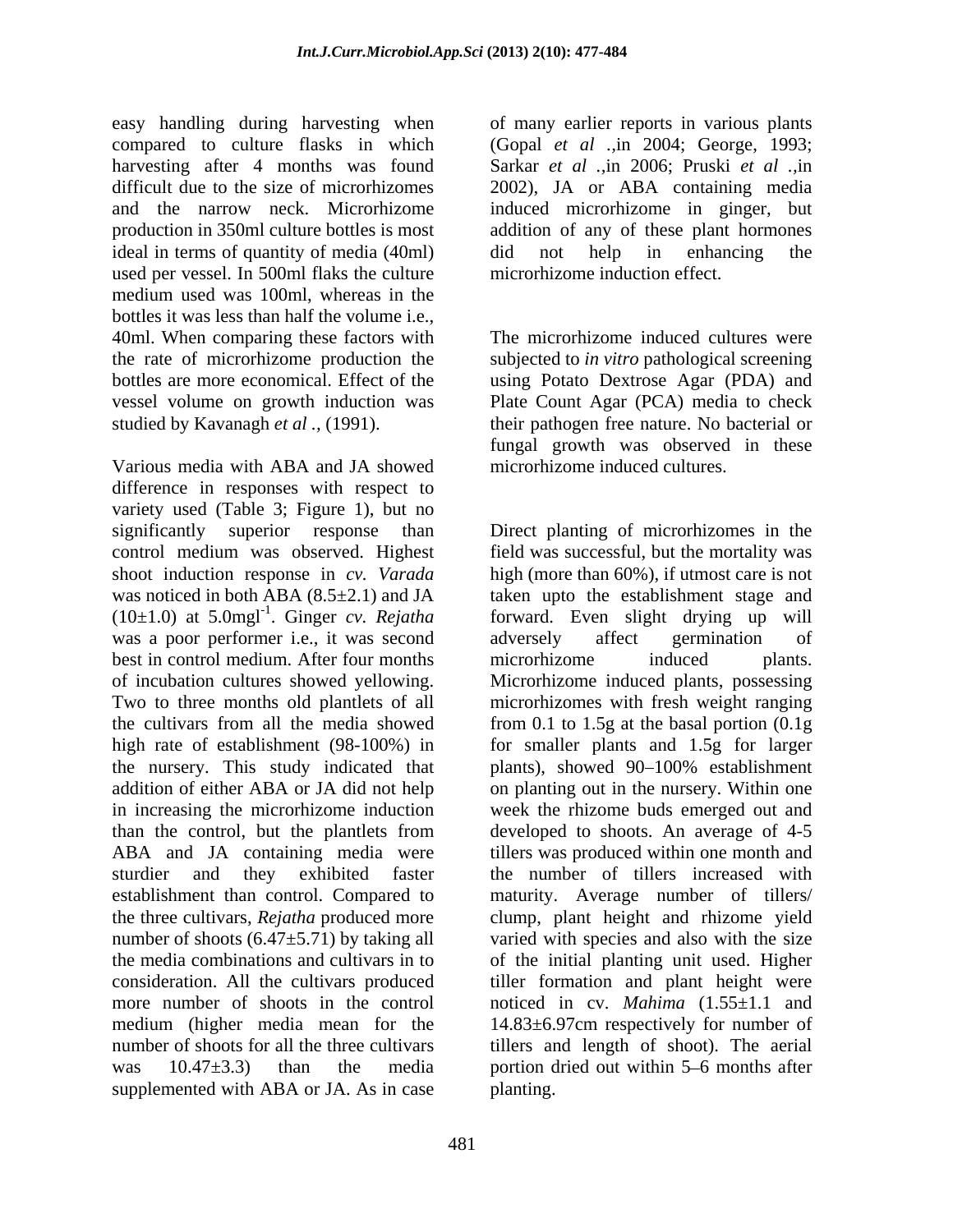|                                                                                    | <b>Number of microrhizome</b><br>induced shoots |                                  |                             | <b>Media</b>    |
|------------------------------------------------------------------------------------|-------------------------------------------------|----------------------------------|-----------------------------|-----------------|
| Media                                                                              |                                                 |                                  |                             | mean            |
|                                                                                    | <b>Mahima</b>                                   | Rejatha                          | Varada                      |                 |
| $\vert$ MS + 9% Sucrose + 8gl <sup>-1</sup> Agar $\vert$ 12.8±2.4 $\vert$ 10.6±1.6 |                                                 |                                  | $9.5 \pm 2.0$               | $10.47 \pm 3.3$ |
| (Control)                                                                          |                                                 |                                  |                             |                 |
| MS + 0.1mgl <sup>-1</sup> ABA + 9% Sucrose   $8.\overline{3\pm2.3}$                |                                                 | $3.3 \pm 0.8$                    | $6.7 \pm 0.6$               | $6.1 \pm 2.8$   |
| $+8gl^{-1}Agar$                                                                    |                                                 |                                  |                             |                 |
| $MS + 1.0$ mgl <sup>-1</sup> ABA + 9% Sucrose 7.1±2.2                              |                                                 | $5.6 \pm 1.8$                    | $6.0 \pm 0.0$               | $6.23 \pm 1.9$  |
| $+8gl^{-1}Agar$                                                                    |                                                 |                                  |                             |                 |
| $MS + 5.0$ mgl <sup>-1</sup> ABA + 9% Sucrose 6.9±4.2                              |                                                 | $6.0 \pm 1.7$                    | $8.5 \pm 2.1$               | $7.13 \pm 3.4$  |
| $+8gl^{-1}Agar$                                                                    |                                                 |                                  |                             |                 |
| $MS + 10$ mgl <sup>-1</sup> ABA + 9% Sucrose + 6.1±4.5                             |                                                 | $3.0 \pm 2.8$                    | $1.3 \pm 0.6$               | $4.67 \pm 4.6$  |
| $8gl^{-1}Agar$                                                                     |                                                 |                                  |                             |                 |
|                                                                                    |                                                 | $3.0 \pm 0.0$                    | $2.5 \pm 2.1$               | $3.98 \pm 2.6$  |
| $MS + 0.1$ mgl <sup>-1</sup> JA + 9% Sucrose + 6.6±2.1<br>8gl <sup>-1</sup> Agar   |                                                 |                                  |                             |                 |
|                                                                                    |                                                 | $1.0 \pm 0.0$                    | $6.0 \pm 0.0$               | $4.32 \pm 3.7$  |
| $MS + 1.0$ mgl <sup>-1</sup> JA + 9% Sucrose + 6.3±2.1<br>8gl <sup>-1</sup> Agar   |                                                 |                                  |                             |                 |
| $MS + 5.0$ mgl <sup>-1</sup> JA + 9% Sucrose + 7.2±3.5                             |                                                 | 3.0 $\pm$ 0.0                    | $10.0\pm0.01$ 6.57 $\pm3.7$ |                 |
| $8gl^{-1}Agar$                                                                     |                                                 |                                  |                             |                 |
| $MS + 10$ mgl <sup>-1</sup> JA + 9% Sucrose + 4.8±4.9                              |                                                 | $1.0 \pm 0.0$                    | $1.0 + 0.0$                 | $0.95 \pm 0.48$ |
| $8gl^{-1}Agar$                                                                     |                                                 |                                  |                             |                 |
|                                                                                    |                                                 | of $1.78 \pm 0.5$ $1.35 \pm 0.9$ | $0.98 \pm 0.6$              |                 |
| freshweight<br>Average<br>$\overline{\text{microthiozmes (g)}}$                    |                                                 |                                  |                             |                 |
|                                                                                    |                                                 |                                  |                             |                 |

**Table.3** Effect of different concentrations of Abscissic acid (ABA) and Jasmonic acid (JA) on *in vitro* microrhizome induction in shoot cultures of three cultivar varieties of ginger

The term 'minirhizome' depicts the (in cv. *Mahima*). In ginger cv. *Mahima* rhizomes produced from microrhizomes was superior in minirhizome production under partially controlled nursery and *Rejatha* was the poor performer. conditions. Microrhizome induced plants from all the trial media were planted out from 2–3 months old microrhizomes for minirhizome production. The harvested from MS with  $90gl<sup>-1</sup>$  sucrose minirhizome fresh weight ranged from 13g and  $8gl^{-1}$  agar. It was observed that only a to 145g, depending on the size of the initial planting material (microrhizome) par with the control. The minirhizomes and the variety used. Plantlets with 0.1g microrhizome yielded and average of plants generated in ABA and JA 18.2±5.2g fresh minirhizome (in cv. containing media gave comparatively *Rejatha*) and plantlets with 1.5g good yield on par with control and the microrhizome gave an average higher yield of 124.5±13.6g fresh minirhizome

Higher minirhizome yield was achieved sucrose **sucrose** few treatments yielded minirhizomes on produced from the microrhizome induced rhizomes were bolder than all the other media.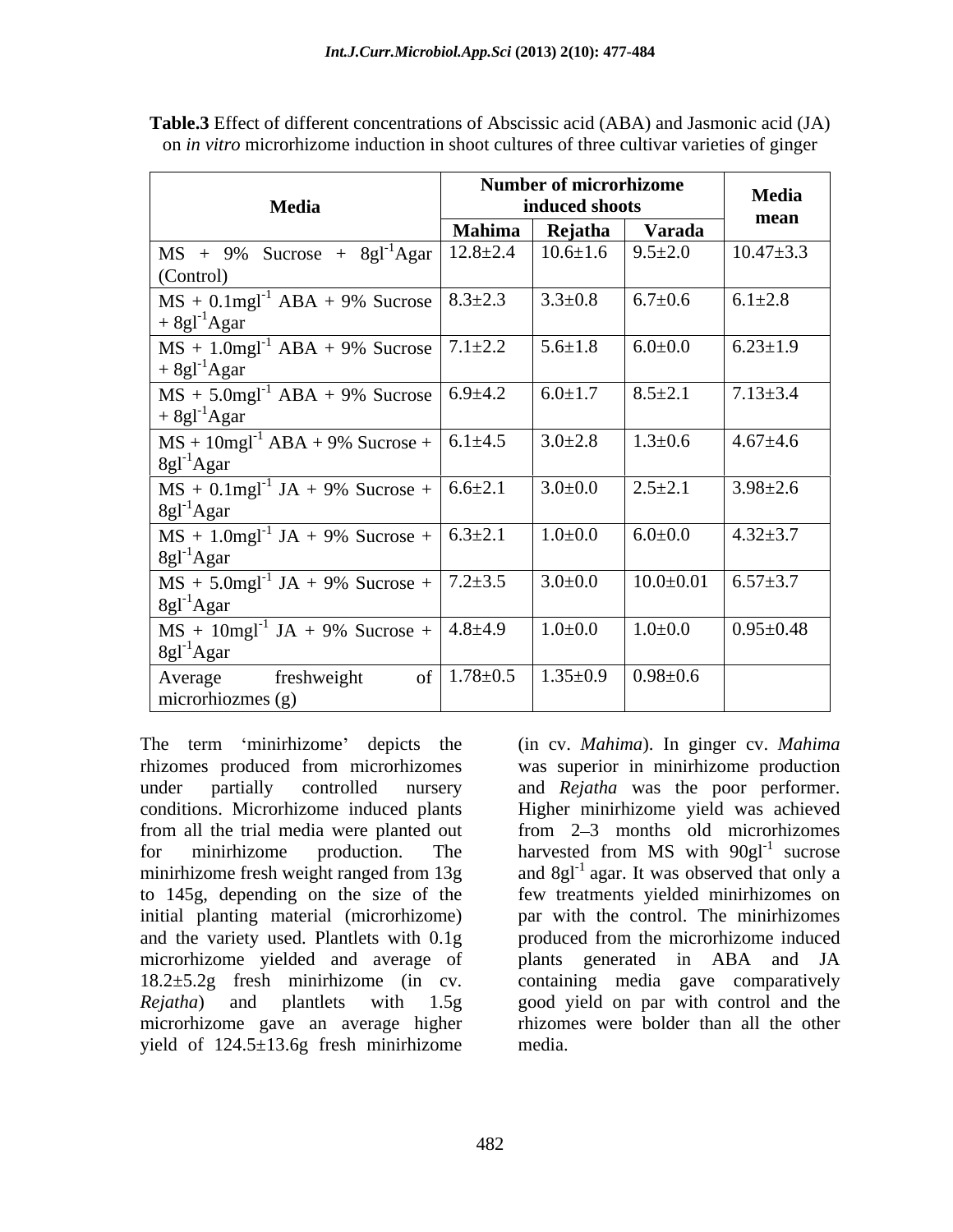

Figure 1. Culture resonses in various media combinations A- Cultivar Rejatha in a- 30g/l sucrose, b- 80g/I sucrose, c- 90g/I sucrose and d- 100g/I sucrose; B- Cultivar Mahima grown in culture tubes (CT); C- Cultivar Mahima grown in Erlenmeyer culture flask (CF) and culture bottle (CB); D- Cultivar Rejatha grown in a- control medium (MS+90g/l sucrose), b- in 0.1mg/l ABA, c- in 1mg/l ABA, d- in 5mg/l ABA and e- in 10mg/l ABA; E- Cultivar Rejatha grown in a- control medium (MS+90g/I sucrose), b- in 0.1mg/I JA, c- in 1mg/I JA, d- in 5mg/l JA and e- in 10mg/l JA: F- Planting units; G- Microrhizomes